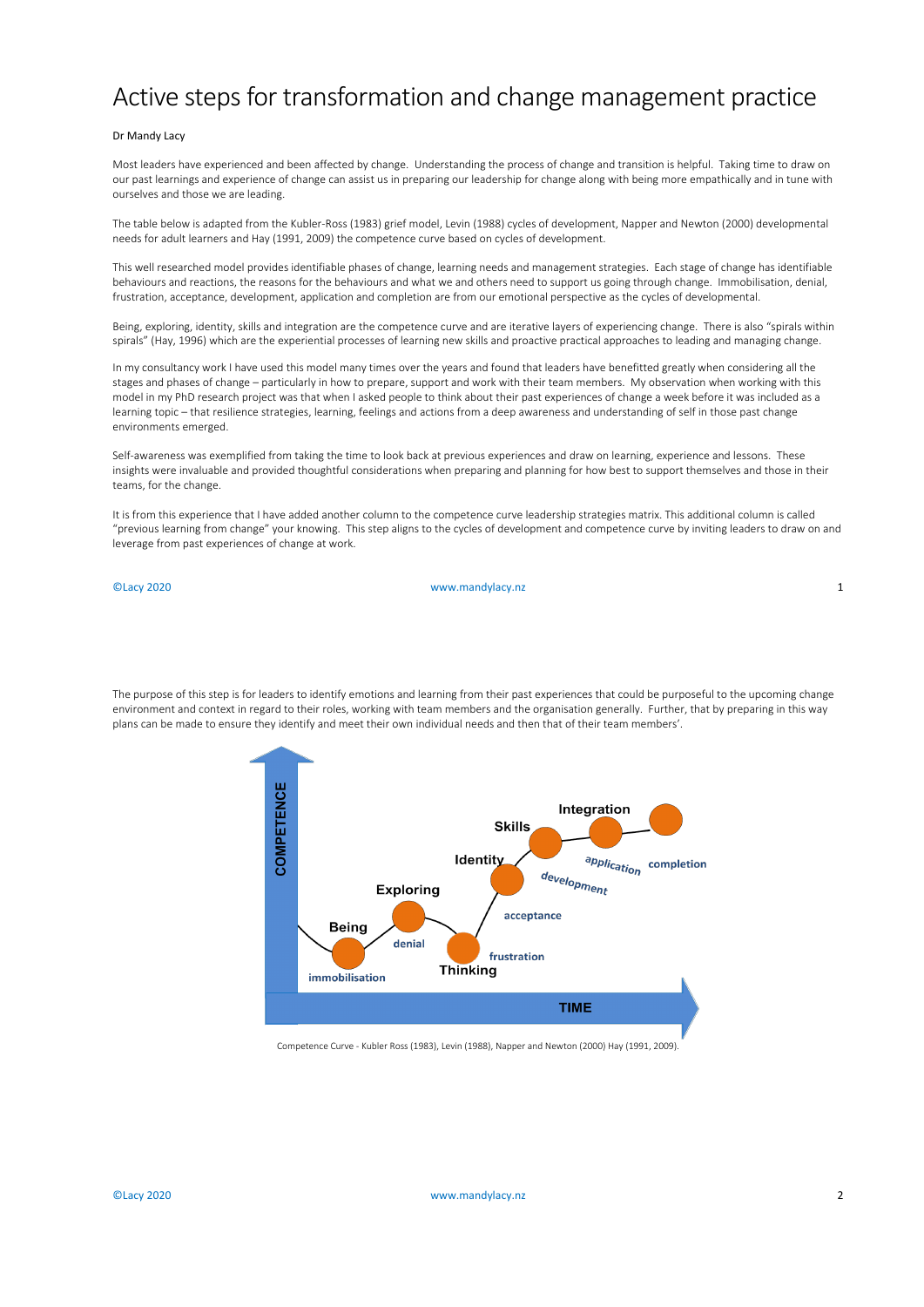## Transformation Competence Curve – Incorporating your experiences when supporting others (Lacy 2019)

|                | <b>STAGE</b>            | <b>Behaviour Clues &amp;</b><br><b>Observations</b>                                                                                                                                                                                                                      | Reason                                                                                                                                                                                                                                                                                                                                                                                                                                                                              | Previous experience & learning<br><b>Your knowing</b>                                                                                                                                                                                                                                                                                                                                  | <b>Individual Needs:</b><br>Yours & Others                                                                                                                                                                                                                                                                                                 | Leadership strategies to<br>support Staff                                                                                                                                                                         |
|----------------|-------------------------|--------------------------------------------------------------------------------------------------------------------------------------------------------------------------------------------------------------------------------------------------------------------------|-------------------------------------------------------------------------------------------------------------------------------------------------------------------------------------------------------------------------------------------------------------------------------------------------------------------------------------------------------------------------------------------------------------------------------------------------------------------------------------|----------------------------------------------------------------------------------------------------------------------------------------------------------------------------------------------------------------------------------------------------------------------------------------------------------------------------------------------------------------------------------------|--------------------------------------------------------------------------------------------------------------------------------------------------------------------------------------------------------------------------------------------------------------------------------------------------------------------------------------------|-------------------------------------------------------------------------------------------------------------------------------------------------------------------------------------------------------------------|
| $\mathbf{1}$   | Immobilisation<br>BEING | We need time to<br>absorb the change and<br>to compare our<br>expectations to the<br>new reality.<br>Can appear to be<br>marking time, doing<br>nothing, maybe not<br>coping.<br><b>COMPETENCE DROPS</b><br><b>WITHDRAWAL</b><br><b>MARKING TIME</b>                     | • We lack information<br>about the new situation.<br>• We are concerned about<br>doing it wrong and<br>appearing stupid.<br>• We may lack the<br>motivation to make the<br>change work.                                                                                                                                                                                                                                                                                             | • Think about previous work<br>change experiences and context.<br>• What was the context of the<br>change?<br>• Remember the range of<br>experiences and emotions you<br>felt.<br>What aspects of your being at this<br>stage will be helpful to the<br>current situation?                                                                                                             | Time to get used to being in a<br>new situation.<br>We need reassurance and not<br>to be pressured into starting<br>the change too quickly.<br><b>REASSURANCE</b><br>TIME TO GET USED TO THE<br><b>CHANGE</b>                                                                                                                              | Provide clear and written<br>information about change<br>You're doing fine<br>Ask me anytime<br>Contain anxiety<br><b>STAY IN FREQUENT</b><br><b>CONTACT WITH</b><br><b>INDIVIDUALS</b>                           |
| $\overline{2}$ | Denial<br><b>DOING</b>  | We act as if our<br>behaviour patterns and<br>knowledge from the<br>past will still be<br>appropriate.<br>We hope our existing<br>skills and knowledge<br>will still be useful.<br><b>CAN ACT AS IF</b><br><b>NOTHING HAS</b><br><b>CHANGED</b><br><b>CAN WASTE TIME</b> | Problems can arise if:<br>We feel a threat to our<br>level of competence<br>and skill.<br>We are reluctant to<br>experiment.<br>We fear failure and<br>$\bullet$<br>rationalize that it<br>worked okay for us in<br>the past so why not<br>now.<br>We can be unaware of<br>$\bullet$<br>our denial and continue<br>to do and behave in that<br>was previously<br>successful. Slowly we<br>allow our defense.<br>mechanisms to weaken<br>and start to notice the<br>need for change. | • What were the various roles you<br>held and were involved with?<br>• What is similar about the current<br>change that is about to occur?<br>• What is different?<br>• What were your lessons learned<br>about yourself, groups and<br>organisations from what<br>happened during the change?<br>What aspects of what you were<br>doing will be helpful for the<br>current situation? | We want to explore at our own<br>pace.<br>We want others to be patient<br>with us while we take time to<br>describe and assess our<br>situation.<br>We may want to go off on our<br>own to get more information, or<br>to meet others and find out<br>what they would do.<br><b>PATIENCE</b><br><b>CHANGE TO EXPLORE OWN</b><br><b>WAY</b> | I like the way you ask<br>awkward questions<br>Provide clear boundaries<br>including what is open to<br>negotiation and what is a<br>management decision<br><b>STIMULATE STAFF - OPEN</b><br><b>COMMUNICATION</b> |

©Lacy 2020 www.mandylacy.nz 3

|   | <b>STAGE</b>            | <b>Behaviour Clues &amp;</b><br><b>Observations</b>                                                                                                                                                                                                                                                                                                                                                                                                                                                                                                                                                                                                                                      | Reason                                                                                                                                                                                                                                                                                                                                                               | Previous experience & learning<br><b>Your knowing</b>                                                                                                                                                                                                                                                                                                                     | <b>Individual Needs:</b><br>Yours & Others                                                                                                                                                                                                                                                                                                                      | Leadership strategies to<br>support Staff                                                                                                                                                                                    |
|---|-------------------------|------------------------------------------------------------------------------------------------------------------------------------------------------------------------------------------------------------------------------------------------------------------------------------------------------------------------------------------------------------------------------------------------------------------------------------------------------------------------------------------------------------------------------------------------------------------------------------------------------------------------------------------------------------------------------------------|----------------------------------------------------------------------------------------------------------------------------------------------------------------------------------------------------------------------------------------------------------------------------------------------------------------------------------------------------------------------|---------------------------------------------------------------------------------------------------------------------------------------------------------------------------------------------------------------------------------------------------------------------------------------------------------------------------------------------------------------------------|-----------------------------------------------------------------------------------------------------------------------------------------------------------------------------------------------------------------------------------------------------------------------------------------------------------------------------------------------------------------|------------------------------------------------------------------------------------------------------------------------------------------------------------------------------------------------------------------------------|
| 3 | THINKING<br>Frustration | We now recognize we<br>need to do things<br>differently and we<br>don't know how. We<br>can feel incompetent<br>during our efforts to<br>apply new approaches.<br>Others may think of us<br>as incompetent as we<br>struggle with new skills,<br>new knowledge and<br>new situations.<br>Sometimes we turn our<br>frustration against<br>others and see to<br>blame them for our<br>position. We can<br>blame others for not<br>helping us enough, not<br>training us properly<br>beforehand, even not<br>warning us against the<br>problems we now face.<br><b>MAY WANT TO</b><br><b>MANAGE THE</b><br><b>MANAGERS</b><br>KNOW THEY NEED TO<br><b>CHANGE BUT NOT</b><br><b>SURE HOW</b> | Potential overload due<br>to our genuine need to<br>learn new approaches<br>Fear of losing status<br>through decreased<br>competence<br>Loss of our power base<br>or our network of<br>contacts<br>We struggle to workout<br>how we should be and<br>what to do different,<br>what new skills do we<br>need, what qualities are<br>required in the new<br>situation. | • What were your key frustrations<br>and emotions at the various<br>stages and phases of the change?<br>• Do you remember repetitive<br>themes of thinking (and feeling)?<br>• What was other people's<br>thinking?<br>• How did this thinking differ or<br>was the same as yours?<br>What aspects and kinds of thinking<br>will be helpful for the current<br>situation? | We now want to do our own<br>thinking about the change.<br>We need tolerant listeners<br>to discuss our thoughts and<br>opinions. We need models and<br>frameworks, so we can<br>understand what is going on for<br>us.<br>It will help if people ask us<br>questions and listen to our ideas<br>with interest.<br><b>TOLERANCE</b><br><b>TEST OWN THINKING</b> | Review information,<br>timetables and roles<br>Focus on individuals<br>Invite feedback<br>Listen to problem solving<br>without judgment<br>Ask how individuals are<br>feeling<br><b>PROVIDE CLEAR</b><br><b>INSTRUCTURES</b> |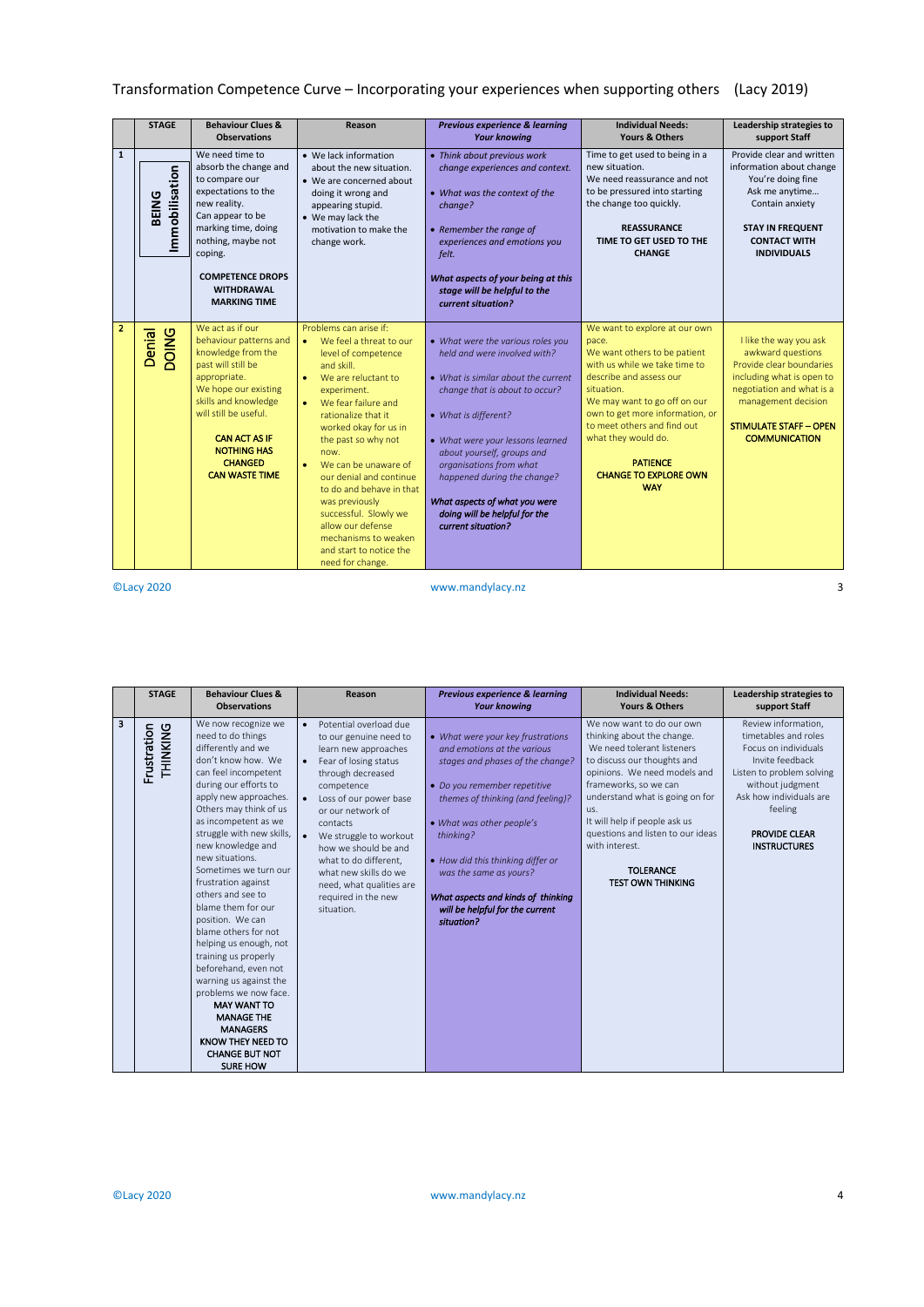| <b>STAGE</b>                                             | <b>Behaviour Clues &amp;</b><br><b>Observations</b>                                                                                                                                                                                                                                                                                                                                                                                                                                                                                                                                                                                                                                                                                       | Reason                                                                                                                                                                                                                                                                                                                                                                                                   | Previous experience & learning<br><b>Your knowing</b>                                                                                                                                                                                                                                                                                                                                                                      | <b>Individual Needs:</b><br>Yours & Others                                                                                                                                                                                                                                                                                                                                 | Leadership strategies to<br>support Staff                                                                                                                                                                                 |
|----------------------------------------------------------|-------------------------------------------------------------------------------------------------------------------------------------------------------------------------------------------------------------------------------------------------------------------------------------------------------------------------------------------------------------------------------------------------------------------------------------------------------------------------------------------------------------------------------------------------------------------------------------------------------------------------------------------------------------------------------------------------------------------------------------------|----------------------------------------------------------------------------------------------------------------------------------------------------------------------------------------------------------------------------------------------------------------------------------------------------------------------------------------------------------------------------------------------------------|----------------------------------------------------------------------------------------------------------------------------------------------------------------------------------------------------------------------------------------------------------------------------------------------------------------------------------------------------------------------------------------------------------------------------|----------------------------------------------------------------------------------------------------------------------------------------------------------------------------------------------------------------------------------------------------------------------------------------------------------------------------------------------------------------------------|---------------------------------------------------------------------------------------------------------------------------------------------------------------------------------------------------------------------------|
| $\overline{\mathbf{4}}$<br>Acceptance<br><b>IDENTITY</b> | We let go of the<br>attitudes and<br>behaviours and skills<br>that were comfortable<br>and useful in the past.<br>We can now start the<br>process of acquiring<br>new skills. We begin to<br>test out our new ways<br>of doing things. There<br>will still be occasional<br>moments of<br>frustration, such as<br>when our new skills<br>are not quite practiced<br>enough, or we identify<br>yet another area<br>where we lack<br>knowledge. This phase<br>represents our move<br>psychologically into<br>our personal learning<br>cycle. We review the<br>situation and compare<br>it with the past to<br>identify difference.<br><b>TIME TO EXPLORE</b><br><b>AND SELECT OPTIONS</b><br><b>APPROPRIATE TO NEW</b><br><b>SITUATIONS</b> | • We consider the<br>differences and develop<br>frameworks for<br>understanding where<br>we are now.<br>• We begin to actively<br>experiment.<br>• We may still appear<br>incompetent to a<br>degree.<br>We are working out our<br>identity in the changed<br>situation, so although<br>we have now accepted<br>the change there will<br>still be temporary<br>problems as we try out<br>new approaches. | • List the key acceptance turning<br>points?<br>• What and who helped you<br>through the change process?<br>• How do you remember your<br>identity from your own and<br>others perspectives?<br>• How will your experiences inform<br>your leadership during this<br>change process?<br>• What support will you specifically<br>need?<br>What aspects about your identity<br>will be helpful for the current<br>situation? | We move into creating our<br>revised identity. We need to<br>believe that we have an<br>element of choice and that<br>others will be accepting of<br>whatever we decide. At this<br>stage we consider alternatives,<br>so it will help if we have some<br>knowledge of problem solving<br>and decision-making models.<br><b>ACCEPTANCE</b><br><b>DEFINING OWN IDENTITY</b> | Invite staff to work out<br>implications of options and<br>prioritise effectiveness<br>Give positive feedback<br>about individuals in front<br>of their peer group<br><b>GIVE RECOGNITION TO</b><br><b>STAFF AND WORK</b> |

©Lacy 2020 www.mandylacy.nz 5

|   | <b>STAGE</b>                      | <b>Behaviour Clues &amp;</b><br><b>Observations</b>                                                                                                                                                                                                                                                                                                                 | Reason                                                                                                                                                                                                                            | Previous experience & learning<br><b>Your knowing</b>                                                                                                                                                                                                                                                                                                                                                                       | <b>Individual Needs:</b><br>Yours & Others                                                                                                                                                                                                                                                                                                   | Leadership strategies to<br>support Staff                                                                                                                                                                                                                                 |
|---|-----------------------------------|---------------------------------------------------------------------------------------------------------------------------------------------------------------------------------------------------------------------------------------------------------------------------------------------------------------------------------------------------------------------|-----------------------------------------------------------------------------------------------------------------------------------------------------------------------------------------------------------------------------------|-----------------------------------------------------------------------------------------------------------------------------------------------------------------------------------------------------------------------------------------------------------------------------------------------------------------------------------------------------------------------------------------------------------------------------|----------------------------------------------------------------------------------------------------------------------------------------------------------------------------------------------------------------------------------------------------------------------------------------------------------------------------------------------|---------------------------------------------------------------------------------------------------------------------------------------------------------------------------------------------------------------------------------------------------------------------------|
| 5 | Development<br>SKILLS             | We concentrate on<br>developing the skills<br>and knowledge<br>required in the new<br>situation.<br>We become<br>increasingly competent<br>at operating in the<br>changed environment.<br>We make decisions<br>about the most<br>effective techniques<br>and then become<br>skilled at using them.<br><b>ACQUIRING NEW</b><br><b>SKILLS AND</b><br><b>KNOWLEDGE</b> | Our knowledge increases so<br>that others come to regard<br>us as the appropriate expert<br>in our field.                                                                                                                         | • What types of learning served you<br>well?<br>• Where the major learnings?<br>. How will these benefit this<br>current change?<br>• Do you require further skills and<br>how can this happen?<br>What skills and knowledge could<br>you pass on or recommend for the<br>current situation?                                                                                                                                | We are now ready to learn the<br>skills required to effect the<br>change. Coaching and training<br>might be required once we have<br>determined our action plan.<br><b>TRAINING</b><br><b>SUPPORT</b><br><b>TEAM BUILDING</b>                                                                                                                | Provide time for training<br>and development including<br>mentoring and coaching<br>Feedback to provide a<br>sense of progress<br>Focus on developing teams<br>and interdependence<br><b>FOSTER EXCITING ASPECTS</b><br>OF WORK                                           |
| 6 | <b>INTEGRATION</b><br>Application | Most importantly we<br>consolidate our identity<br>in our changed role /<br>changed CRM. We<br>develop our own views<br>on how the job should<br>be done, how we<br>should relay this to<br>others and how they<br>should relay it to us.<br><b>APPLYING NEW SKILLS</b><br><b>TEAMS SETTLE</b>                                                                      | We resolve in our minds the<br>questions about our status,<br>our new skills, our beliefs<br>about the situation, and our<br>view of the organization.<br>In particular we work out<br>how we fit in the new<br>scheme of things. | • How did you integrate your<br>new knowledge, skills and<br>learning?<br>What di d you notice other<br>people in relation to integration<br>of new skills, knowledge and<br>learning?<br>What and how would you<br>notice in your leadership for this<br>change project that has<br>integrated your previous<br>experiences?<br>How will you integrate your past<br>experience and knowledge for the<br>current situation? | We want to integrate the<br>previous stages. We start<br>pulling together our prior<br>efforts of exploration, decision<br>making and learning. Gradually,<br>we begin to feel that we are<br>performing as we should. We<br>may rework some of the earlier<br>stages to cover parts we missed.<br><b>ENCOURAGEMENT</b><br><b>DELEGATION</b> | Compliment staff on how<br>they are integrating<br>change<br>Be clear about future<br>change, budgets,<br>timetables<br>Review strategic plan<br>Revise objectives for the<br>year<br><b>ENSURE ENDINGS OF</b><br><b>PROJECTS &amp; MOVING ON /</b><br><b>NEW CHANGES</b> |